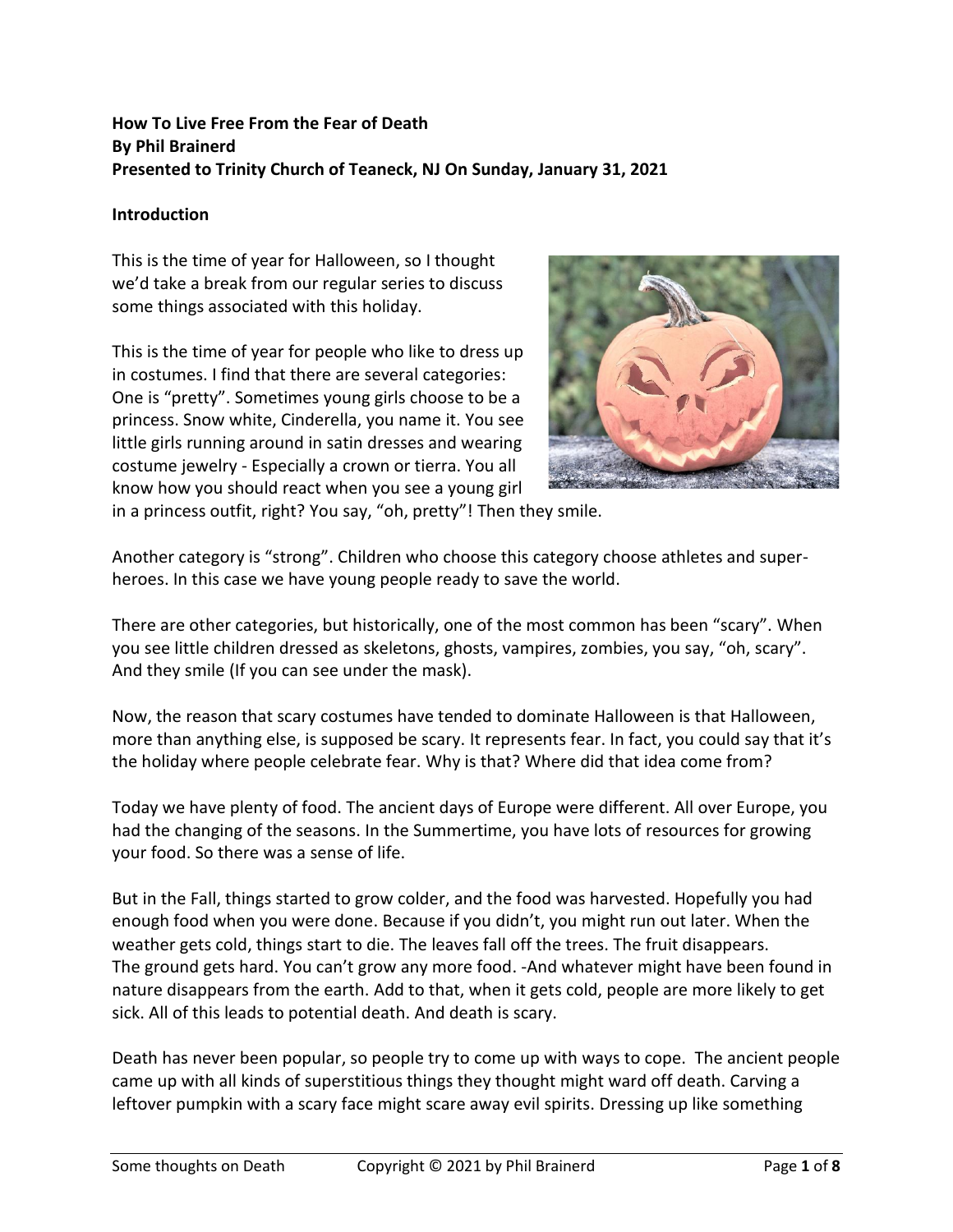dead, like a skeleton or the grim reaper, might give you the illusion of having some control over death.

You know what? It doesn't work. You can dress up as scary things all you want, and people still die. And people are still afraid.

Of course, now we live in the modern world. We don't do superstitious things, do we? Well, yes, we do. Some psychologists suggest that this is the reason we've kept Halloween around all these years. We still dress up as scary things. We hang scary decorations all over our homes. We watch scary movies. All in the hope that we can control our fears.

And you know what? It still doesn't work.

Today, we're going to talk about fear - In particular, fear of death. Let's ask a question: Do you need to fear death? Lots of people do. If you fear death, you have lots of company. If you've been hanging around churches for any length of time, you know the answer. The answer is: No, you don't have to fear death. In this article, we'll find out how you can become a person who does not fear death. In fact, we will learn how to be exactly the opposite: Courageous.

Before we go on, let's highlight a point: There are always two kinds of people reading our articles. There are people for whom this is new. You've never heard someone tell you that it's possible to be free from the fear of death. If that's the case, I have good news: You are in the right place! Keep reading!

Then there are the people who have been in church for a while. Those folks likely feel like they know the answers to these questions - Or, at least they think they do. So, it's tempting to stop reading and find something else to do. For those folks, hang in! Although *some* of the material will be familiar, you might be surprised what you'll learn today.

So, let's get started. How do you become someone who is free from the fear of death?

## **I. Trust God**

4 Even though I walk through the valley of the shadow of death, I will fear no evil, for you are with me; your rod and your staff, they comfort me.

Psalm 23:4 (ESV)

Look at that: "The valley of the shadow of *death*." The writer is King David. He was a man who found himself in danger many times. The picture here is a shepherd. King David, started out as a shepherd, so he knew what he was talking about.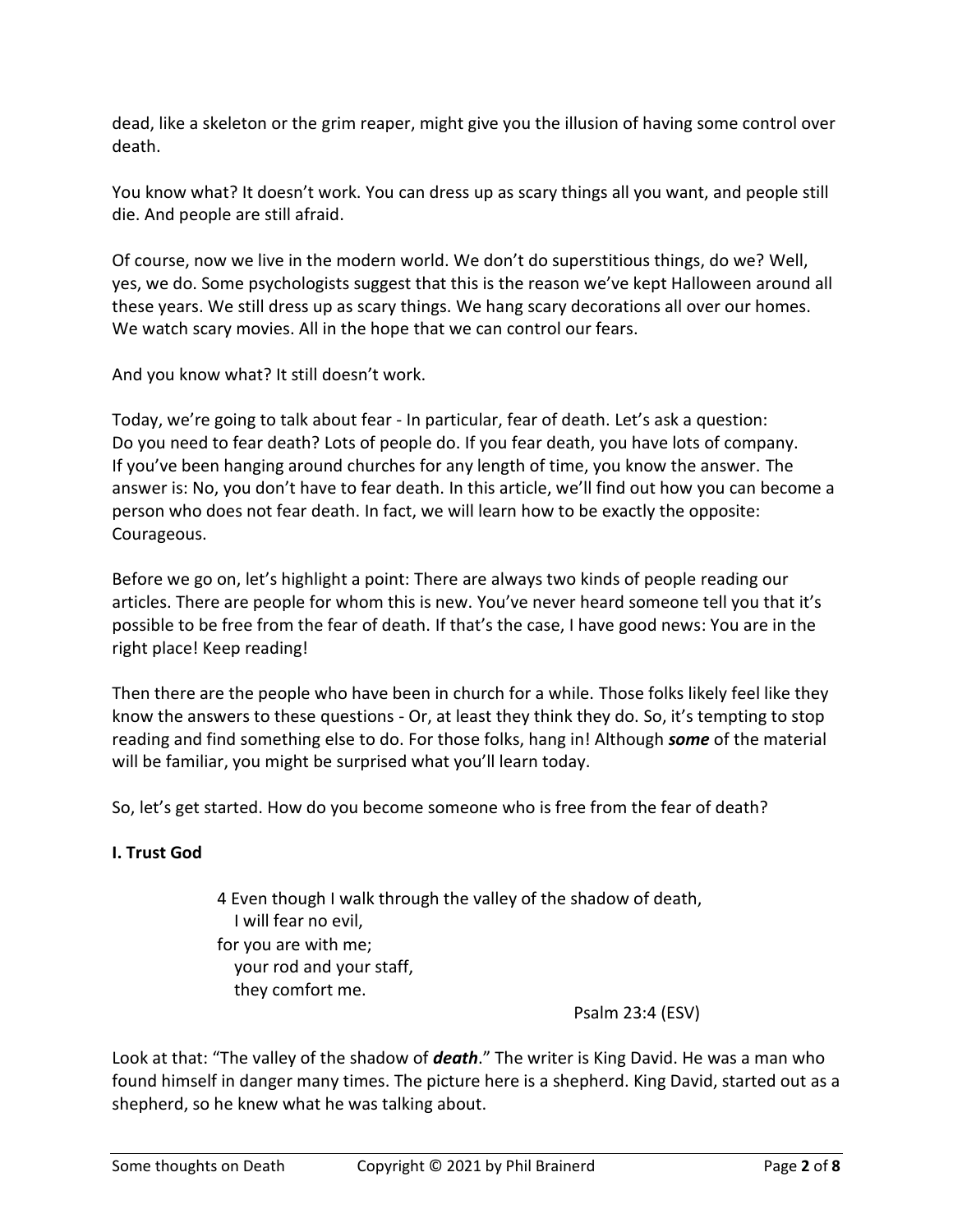David says God sometimes acts like a shepherd:

For he is our God, and we are the people of his pasture, and the sheep of his hand. (In Psalm 95:7)

Every good shepherd had a rod, and a staff. The staff was a light, long stick that was used to gently redirect sheep when they weren't going to the right direction. You've all seen the classic picture: It has a hook on the end. That lets you catch a sheep if needed. If a sheep was slightly out-of-line, it got a tap from the long end of the staff. If a sheep was totally out-of-line, it got a hook around its neck.

The idea here is that sometimes we need to be redirected. *We sometimes need to be protected from ourselves.* That's because sometimes, we do unwise things. In that case, we need a tap to redirect us. Sometimes the things we do are so unwise, they might lead to death. In those cases, God can grab us with his hook. That's very uncomfortable, but the Good Shepherd knows we need it. David is saying, "I don't need to fear the valley of the shadow of death because God can redirect me when I'm getting myself into trouble."

Have you ever needed to be redirected? I have!

The rod, on the other hand, was much heavier. It was a club. The shepherd used it to attack any animal that threatened the flock. David knew about this firsthand. Years before becoming King, when he was a lowly shepherd, he visited the armies of Israel when they stood before one of their biggest enemies: The giant named Goliath. Goliath made the greatest warriors of Israel tremble in fear. Fear of what? Fear of death. Goliath looked like someone who could kill them, so the army of Israel was paralyzed in fear.

David got mad at them. He went straight to the King and offered to take on the giant. The King, of course, said, "Who in the world are you? He's a giant. He's an experienced warrior. You're a shepherd. In fact, you're a kid."

Here's how David answered:

34 But David said to Saul, "Your servant used to keep sheep for his father. And when there came a lion, or a bear, and took a lamb from the flock, 35 I went after him and struck him and delivered it out of his mouth. And if he arose against me, I caught him by his beard and struck him and killed him. 36 Your servant has struck down both lions and bears, and this uncircumcised Philistine shall be like one of them, for he has defied the armies of the living God." 37 And David said, "The Lord who delivered me from the paw of the lion and from the paw of the bear will deliver me from the hand of this Philistine." (I Samuel 17:34- 37)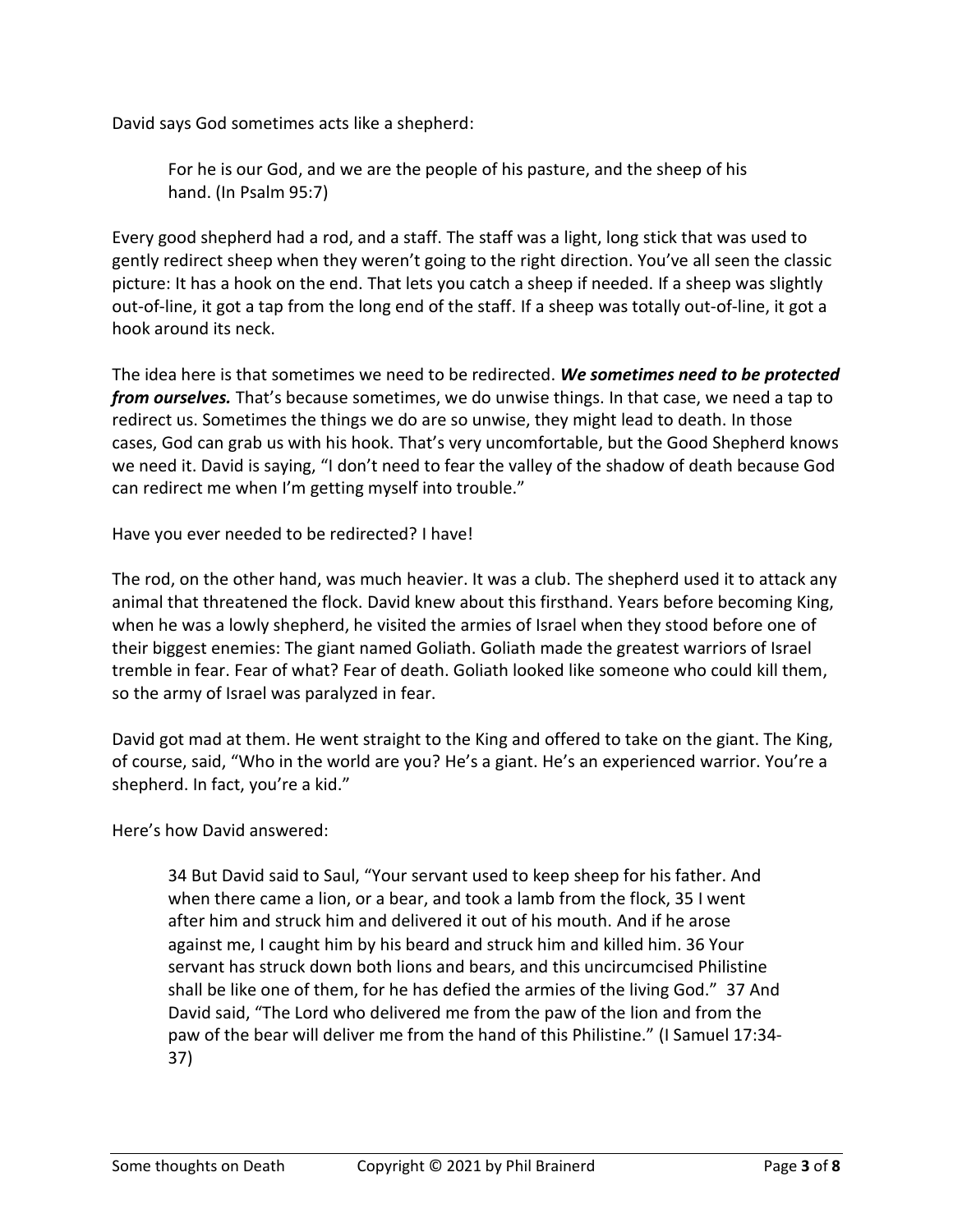Let's note some things here: This says a lot about David. David, even as a young man, did not fear death. Because he did not fear death, he had incredible *courage*. Let that word sink in *courage*. The other warriors of Israel were paralyzed with fear. But David was *courageous*. Why? He trusted God.

But what kind of faith did he have exactly? He believed that God could deliver him. Notice: David did not take credit - He gave all the credit to God.

Also, David cared about his sheep. In fact, he was zealous for his sheep. That made him want to risk his life to protect them.

Next, we learn some things about God. David believed that God was *powerful*. David believed that God was *able* to *deliver* him. He did it in the past, and David believed he would do it in the future.

Next, David believed that God was *willing* to deliver him. In fact, David believed that, in the same way that he was *zealous* about his sheep, God was zealous for him.

So, we see a man, David, who did not fear death. In fact, he was the opposite: He was *courageous*. David did not fear death because he trusted God. He believed that God was his shepherd. In the same way that he (David) was zealous for his sheep, God was zealous for him. God has something like a shepherd's staff. If David needed a gentle tap, he got it. If David needed a hook around his neck, (and that was sometimes the case) he got it. David believed that God was powerful. He had something like a rod that he was very willing to use to defend his sheep.

Let's stop and ask some questions: Do you believe that God is zealous for you? Do you believe that God is powerful? If so, does that make you *courageous*?

If not, read on.

### **II. Have faith in Jesus.**

Next, you need something more specific than faith in a general concept of God. You need to believe in Jesus.

Here's something Matthew wrote.

…the people living in darkness have seen a great light; on those living in the land of the shadow of death a light has dawned." (Matthew 4:16)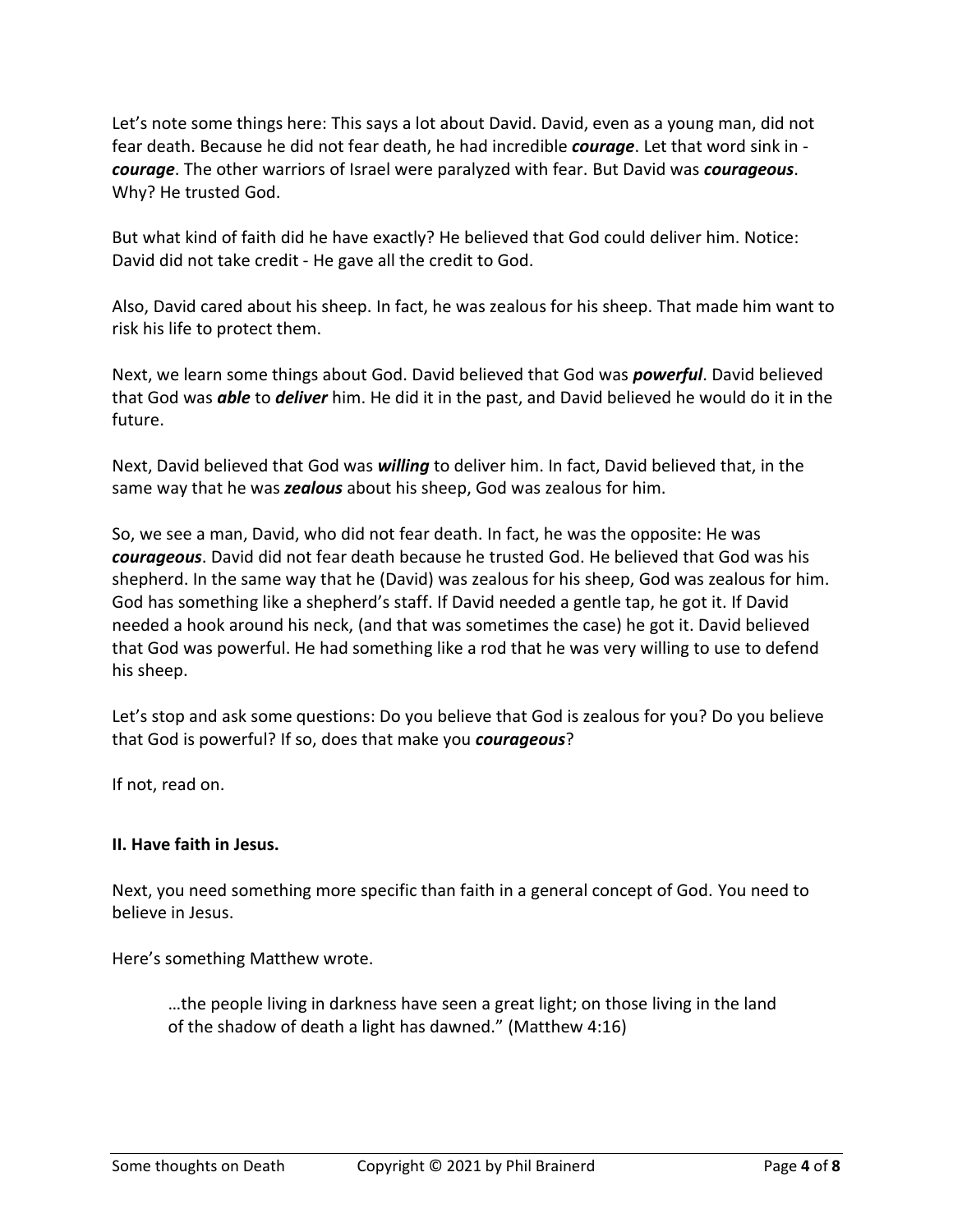Give special attention to that sentence: "…on those living in the land of the shadow of death a light has dawned." The picture of the shadow of death looms heavy on many people. They want relief. They need light.

What is that light?

When Jesus spoke again to the people, he said, "I am the light of the world. Whoever follows me will never walk in darkness, but will have the light of life." (John 8:12)

Jesus is the light. Do you want to live without the fear of death? Believe in Jesus.

Jesus had no fear of death.

From that time on Jesus began to explain to his disciples that he must go to Jerusalem and suffer many things at the hands of the elders, the chief priests and the teachers of the law, and that he must be killed and on the third day be raised to life. (Matthew 16:21)

Jesus came to do many things, but one was to teach people about resurrection. He was not afraid of death because he believed that God was going to raise him from the dead. Because of that, Jesus could be *courageous*. If God wanted him to go, he could go to dangerous places - Places where he knew his life would be jeopardized.

The followers of Jesus were people who had no fear of death. Let's hear from the apostle Paul:

35 Who shall separate us from the love of Christ? Shall trouble or hardship or persecution or famine or nakedness or danger or sword? 36 As it is written: "For your sake we face death all day long;

we are considered as sheep to be slaughtered."

37 No, in all these things we are more than conquerors through him who loved us. 38 For I am convinced that neither death nor life, neither angels nor demons, neither the present nor the future, nor any powers, 39 neither height nor depth, nor anything else in all creation, will be able to separate us from the love of God that is in Christ Jesus our Lord. (Romans 8:35-39)

The followers of Jesus are people who don't fear death. Here are some other things they don't fear: "Trouble, hardship, persecution, famine, nakedness, danger, or sword".

"Angels or demons" (How's that for Halloween?)

The present – There is nothing that anyone can throw at you *today* to make you afraid. The future – There is nothing that anyone can throw at you *ever* to make you afraid.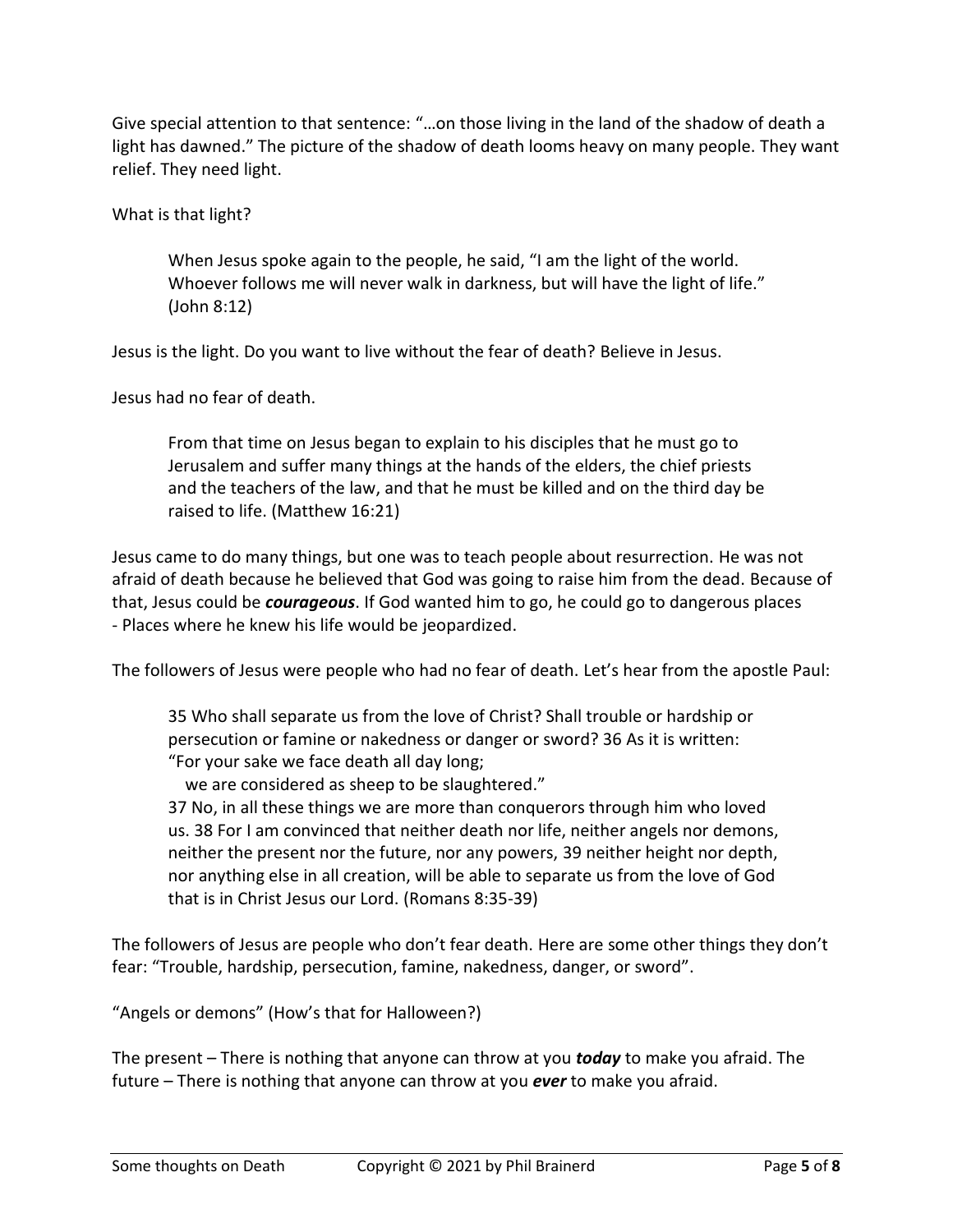"Powers" Ever hear the phrase, "The powers that Be"? Did you ever wonder who they are? Well, whoever they are, you don't need to be afraid of them.

"Height nor depth". Nothing is too big, nothing too hard.

I like this one: "…nor anything else in all creation" The writer here is hitting on everything he knows that might cause us to be afraid. He finally gives up and just says, "anything". Followers of Jesus do not need to fear *anything*. Why? Because nothing "…will be able to separate us from the love of God that is in Christ Jesus our lord."

So, how do you make this real in your life? How do you become someone who has no fear of death? How do you become *courageous*?

Here are the steps:

### **1) Believe in Jesus.**

The first thing you need to do is believe in Jesus.

For God so loved the world that he gave his one and only Son, that whoever believes in him shall not perish but have eternal life. (John 3:16)

Believe. That's it. Believe that God loves you. Believe that he loves you so much he sent his Son Jesus to die on a cross for your sins. If you believe that, you will have eternal life.

If you've never done this, come talk with us. We want you to become someone who is confident that you have eternal life in Jesus Christ. Eternal life means you don't need to fear death. There are some important links at the end of this article.

### **2) Follow Jesus**

Next, you must commit to be a follower of Jesus. That's why we keep using the phrases, "followers of Jesus" and "Disciples of Jesus".

That involves several things, so let me focus on one for now: You need to spend time with other followers of Jesus.

24 And let us consider how we may spur one another on toward love and good deeds, 25 not giving up meeting together, as some are in the habit of doing, but encouraging one another and all the more as you see the Day approaching. (Hebrews 10:24-25)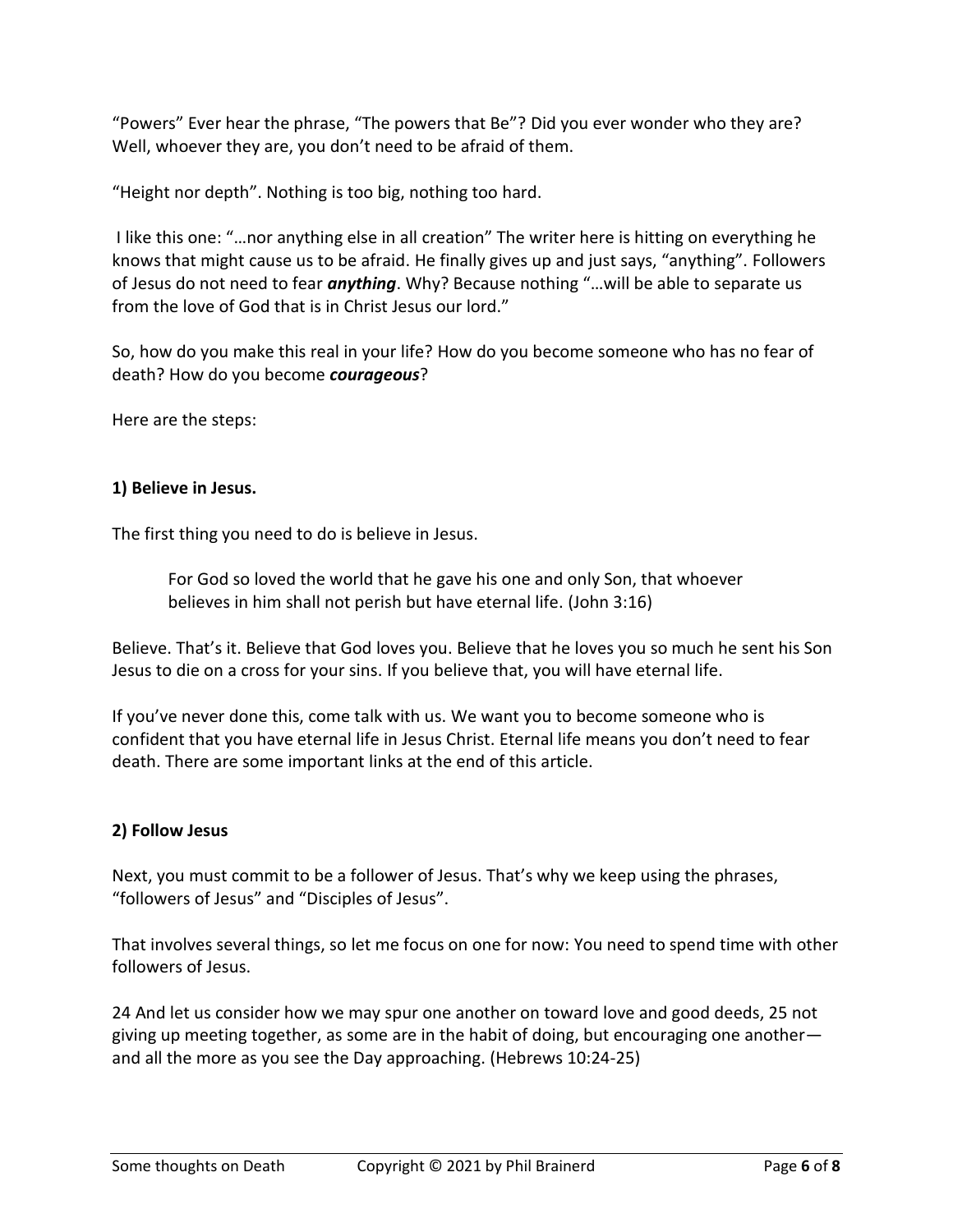We are to spur one another on toward love and good deeds. We do that when we meet together. The easiest way to start spending time with other believers is to commit to coming to church. You can learn more about following Jesus from there.

Here's where things go wrong for a lot of people. Maybe someone is sitting in the crowd today and they're thinking: "I made a decision to believe in Jesus, but I'm still afraid sometimes – maybe a lot."

Again, this is a complex problem. Let's look at one potential part of that. Lots of folks come to church for an hour or two on Sunday. The spend that time with believers. But then, they spend the whole rest of their week with others.

One big problem is that old TV. Let me show you an article I ran into recently. It's from the online magazine "Psychology Today". It was written by a Dr. Deborah Serani, Doctor of Psychology. Here's the title: "If It Bleeds, It Leads: Understanding Fear-Based Media - Managing depression requires you to mind your media intake."

I would say that a better subtitle would be, "Managing fear". Here's an excerpt from the article:

"News is a money-making industry. One that doesn't always make the goal to report the facts accurately. Gone are the days of tuning in to be informed straightforwardly about local and national issues. In truth, watching the news can be a psychologically risky pursuit, which could undermine your mental and physical health.

Fear-based news stories prey on the anxieties we all have and then hold us hostage. Being glued to the television, reading the paper, or surfing the Internet increases ratings and market shares — but it also raises the probability of depression relapse.

In previous decades, the journalistic mission was to report the news as it actually happened, with fairness, balance, and integrity. However, capitalistic motives associated with journalism have forced much of today's television news to look to the spectacular, the stirring, and the controversial as news stories. It's no longer a race to break the story first or get the facts right. Instead, it's to acquire good ratings in order to get advertisers, so that profits soar."

[\(https://www.psychologytoday.com/us/blog/two-takes-depression/201106/if-it-bleeds-it](https://www.psychologytoday.com/us/blog/two-takes-depression/201106/if-it-bleeds-it-leads-understanding-fear-based-media)[leads-understanding-fear-based-media\)](https://www.psychologytoday.com/us/blog/two-takes-depression/201106/if-it-bleeds-it-leads-understanding-fear-based-media) (accessed 10/28/2021)

Boy, did she ever say that well! Let's review the high points: Year ago, watching the news meant hearing people who tried their best to be accurate in presenting facts. Over time, that noble mission has been corrupted by money. Today, everything is about getting you to watch so that you'll buy things from advertisers. *The best way to do that is to scare you.*